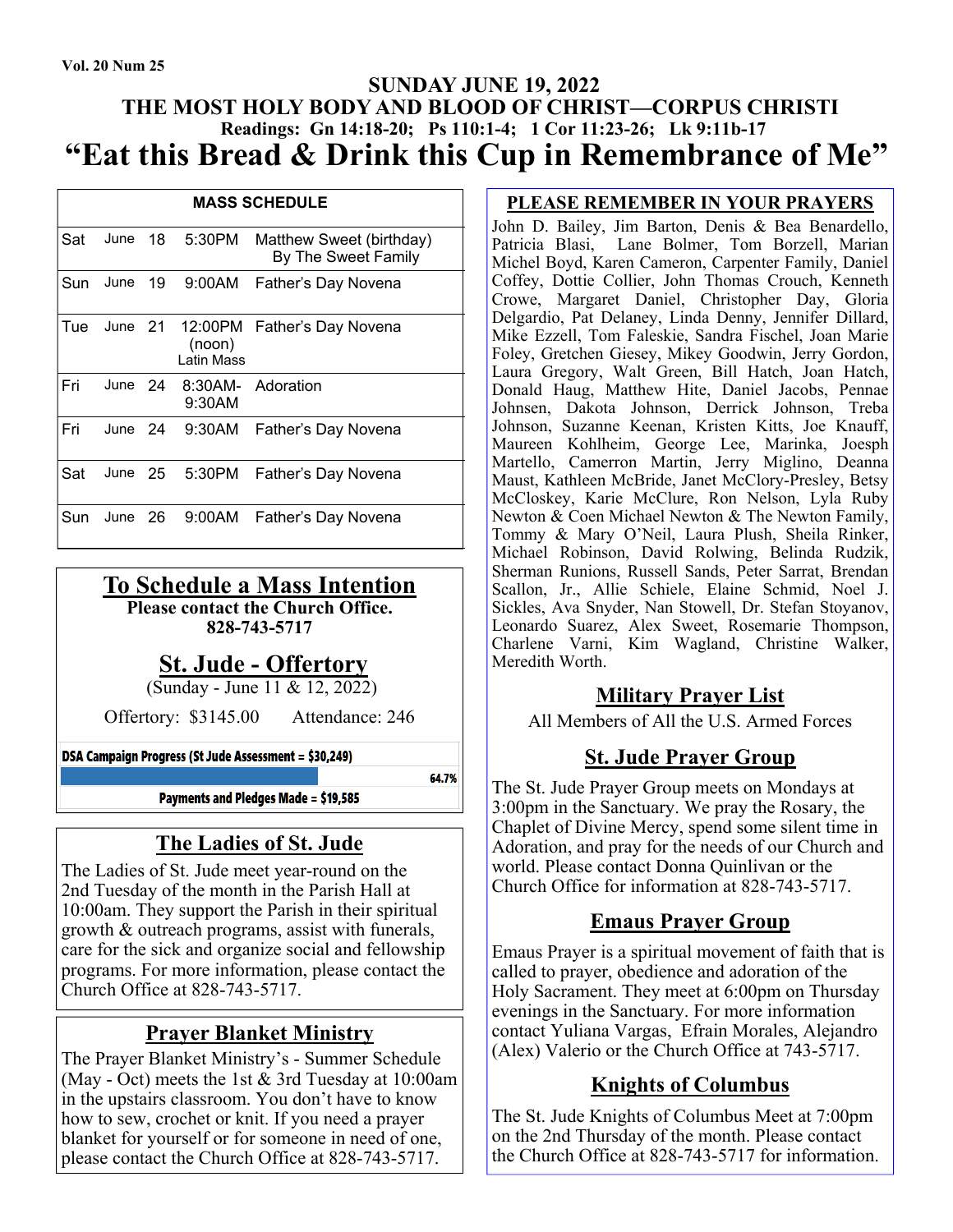# **Father's Column**

#### CNA Article: **"The Oldest Man in the World is 113 and Prays the Rosary Twice a Day"**  $\sim$  By Francesca Pollio Fenton

His name is Juan Vicente Pérez Mora, he's Venezuelan, passionate about his faith, prays the rosary twice a day, and is in the Guinness World Records as the oldest man in the world.

Mora was born on May 27, 1909 and this year he turned 113 years old.

In an article published on May 17 on the Guinness World Records website, Mora said his secret to living a long life is to "work hard, rest on holidays, go to bed early, drink a glass of aguardiente (strong liquor made from sugarcane) every day, love God, & always carry him in your heart."

He says his family and friends are his greatest life companions and that the greatest thing he has learned in life is "the love of God, the love of family, and that we must get up early to work."

According to the Guinness World Records, Mora was officially confirmed the oldest living man in the world on Feb. 4, 2022. You can watch a video about him below.

Mora was the ninth child of 10 born to Eutiquio del Rosario Pérez Mora and Edelmira Mora.

In 1914 they moved to Los Pajuiles, a village in San José de Bolivar. When Mora was 5 years old, he started to work with his father and siblings in agriculture, specifically coffee harvesting and sugar cane.

At 10, he began school but was only able to attend for five months because his teacher became very ill. However, Mora was able to learn how to read and write thanks to a book his teacher had given him prior to her health declining.

Mora was also a sheriff in Caricuena from 1948 to 1958.

He was married to Ediofina del Rosario García for 60 years. She passed away in 1997. The couple had six sons and five daughters. The family has now grown to include 41 grandchildren, 18 great-grandchildren, and 12 greatgreat-grandchildren.

Among his family, Mora is known for his faith. He strives to build a solid relationship with God, his relatives, and he prays the rosary twice a day.

"My Uncle Vicente transmits a lot of peace, tranquility and radiates a lot of joy," his nephew Freddy Abreu told CNA's Spanish-language sister agency ACI Prensa. "He's a person who has a lot to give. He enjoys the simple things in life and is very grateful to God."

The oldest person in the world, and the oldest woman in the world, is French nun Sister Andre Randon who was born on Februay 11, 1904. She is 118 years old. She became the oldest person in the world this year when Kane Tanaka, born January 2, 1903, passed away on April 19, 2022.

\*(Article taken from www.catholicnewsagency.com)

#### **Bible Project Links — YouTube Links**

**1st Reading** (Gn 14:18-20): https:// www.youtube.com/watch?v=F4isSyennFo

**2nd Reading** (1 Cor 11:23-26): https:// www.youtube.com/watch?v=yiHf8klCCc4&t=46s

**Gospel** (Lk 9:11b-17): https://www.youtube.com/ watch?v=XIb dCIxzr0&t=4s

**Scott Hahn's talk on the Eucharist:** https:// www.youtube.com/watch?v=67WmIGLPvEM



*God our Father*,

*Through the intercession of St. Joseph Foster father of your Son, Our Lord Jesus Christ, We give you thanks & praise For all fathers of the world. We pray for them so that They may find courage and perseverance To balance work, family and faith In joy and sacrifice.* 

…..*Amen*

#### **Save The Date - July 5th**

**St. Jude ... 50th Anniversary Celebration** 

**Mass … 5:00pm** 

**Cocktail Hour & Catered Dinner (following Mass on Church Grounds)** 

**All are welcome … RSVP needed \*RSVP by June 19th\* \*Cathy Vergo…catnip682@gmail.com** 



# **Church Calendar**

Monday, June 20, **St. Jude Prayer Group**, 3:00pm

Tues., June 21, **Prayer Blanket Ministry**, 10:00am

Thursday. June 23, **Women of Grace**, 10:00am (Informational Session - See Back of Bulletin)

Thursday, June 23, **Emaus**, 6:00pm

Friday, June 24, **Adult Catechesis**, 10:00am (Meets in the Parish Hall - following 9:30am Mass)